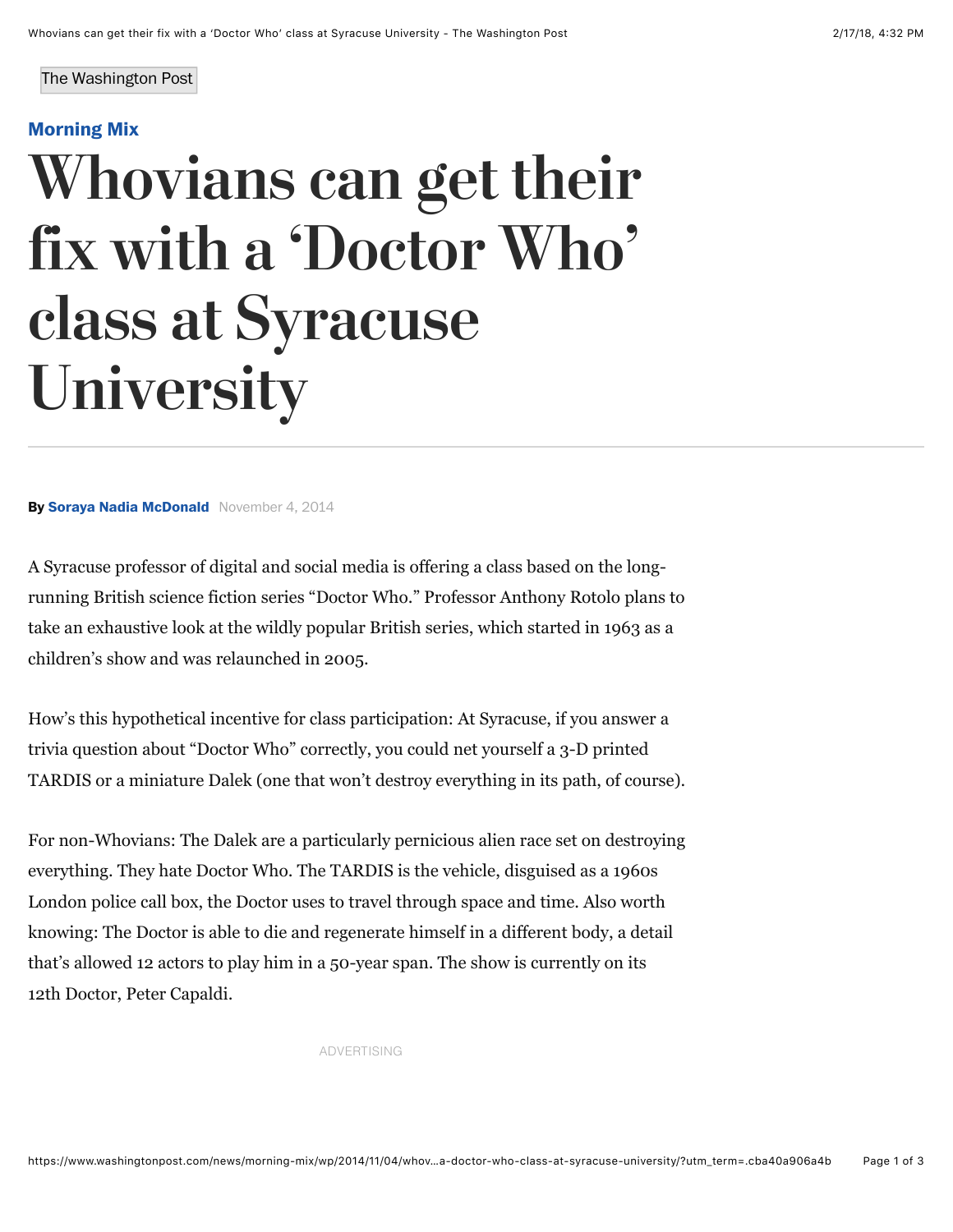

### According to Rotolo's [course description::](http://rotolo.info/whoclass/)

*Students will consider and reflect on how Doctor Who has reached audiences from children and families to young adults and lifelong viewers through a wide array of broadcast, print and digital media, as well as describe how Doctor Who has applied elements of many media genres — sci-fi, horror, action, comedy and many others — to form a style that is unique to the series. The class will also learn about the series original producer, Verity Lambert, and director, Waris Hussein, and their impact on the show, including the circumstance of a woman showrunner and a British-Indian director at the helm of a television series in the early 1960s. The contributions of Lambert, Hussein and other early influencers will be analyzed, along with the auteur of each successive showrunner, writer or director from Terry Nation to Philip Hinchcliffe and later Russell T. Davies and Steven Moffat. Along the way, students will also learn to identify and discuss cultural, social and political issues that have been addressed in the series over five decades, and how Doctor Who, like many science fiction series, applies futuristic and alien concepts to deliver social commentary on current affairs.*

This puts "Doctor Who" in pretty good academic company. While she was a professor at